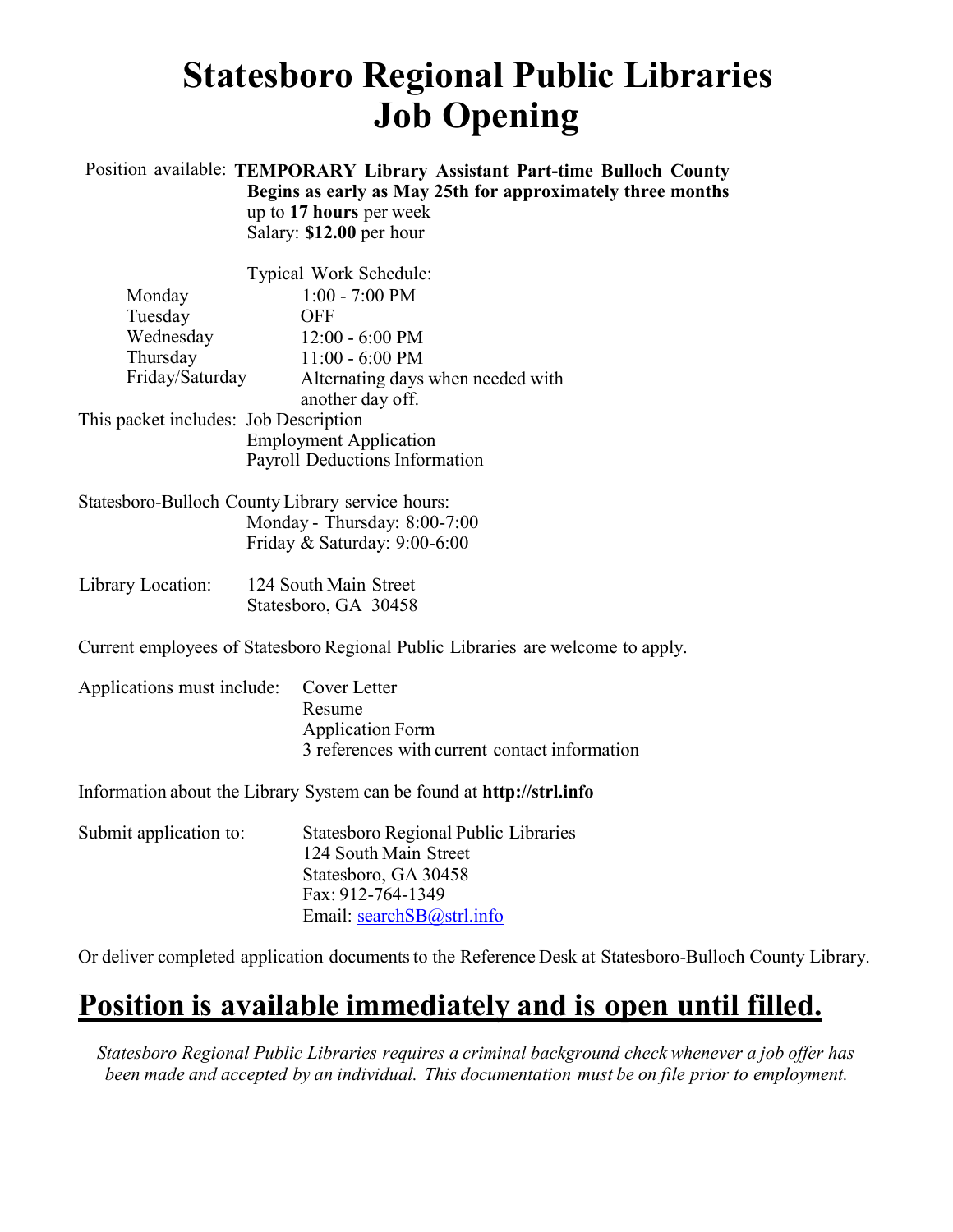# **STATESBORO REGIONAL PUBLIC LIBRARIES POSITION DESCRIPTION**

**Position Title: Classification: Reports to: Library Assistant FLSA non-exempt, up to 17 hrs/week Assistant Library Manager** 

# **OVERALL RESPONSIBILITY**

The Library Assistant I is responsible for a variety of tasks in providing services to the library's patrons. This position assists library management in the day-to-day operation of the library. The levels of responsibility vary according to each library's staffing. The Library Assistant is guided by policies formulated by regional and local library boards and administered by the Statesboro Regional Public Libraries.

# **ESSENTIAL POSITION FUNCTIONS**

- Works at service desks to provide patron services and support
- Shelves materials and keeps collection in order
- Provides computer assistance to patrons
- Assists with the coordination and planning of library programming
- Assists with publicity and promotion of Library and its services
- Assists in the operation and maintenance of the library building
- Provides secretarial support to library management
- Prepares reports and other duties as assigned
- Attends staff development workshops

# **REQUIRED QUALIFICATIONS**

#### **Education, Training and/or Experience**

- High school degree or equivalent required, if over the age of 18
- Agree to submit to a background check and have results that meet the expectations of the employer

#### **Knowledge, Skills, and Abilities**

- Skill in meeting and working with the public
- Attention to detail; ability to follow direction and complete assignments
- Good computer and communication skills
- Ability to maintain confidentiality and use tact and diplomacy working with the public and coworkers
- Ability to meet the schedule of the job, including nights and Saturdays, where applicable
- Ability to understand, interpret and apply library regulations and policies, with guidance from library management
- Ability to travel to headquarters and other library locations for required meetings
- Ability to maintain a satisfactory (good/average) or higher rating in annual performance evaluation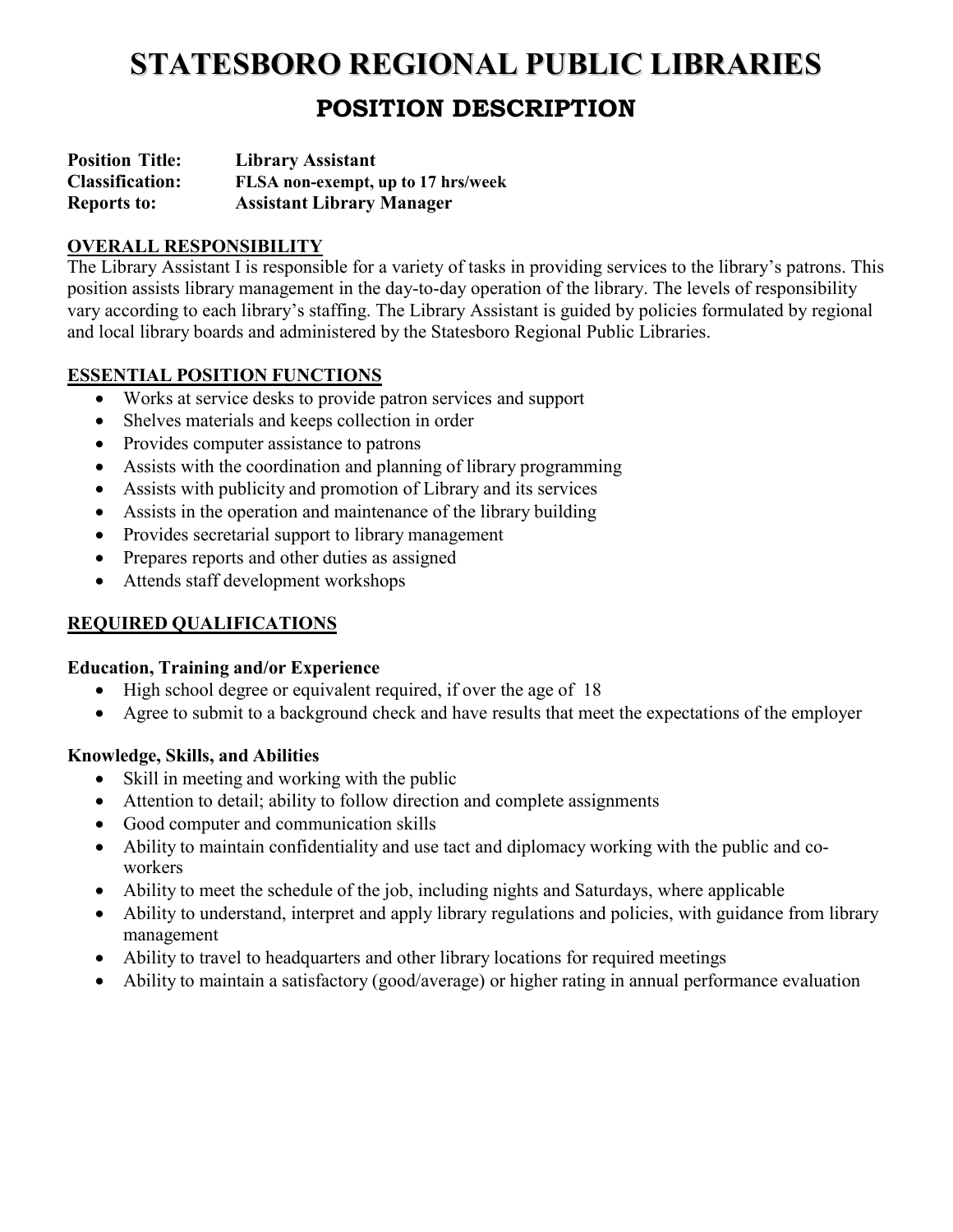# **PREFERRED QUALIFICATIONS**

- Library Experience
- Access to a reliable means of personal transportation

### **PHYSICAL SKILLS**

- Ability to sit or stand and use computer for extended periods and operate standard office equipment, daily
- Ability to lift and move up to forty (40) pounds and push one hundred (100) pounds, occasionally
- Ability to travel by automobile

# **TRAINING, SUPERVISION, AND EVALUATION**

The Library Assistant is trained, supervised and evaluated by the Library Manager with guidance from the Assistant Director of Affiliated Libraries. Use of the library catalog and circulation software is primarily learned from fellow staff members. The Library Assistant is responsive to directions from the Library Manager. Formal evaluation and review of the Library Assistant's performance is provided by the Library Manager.

### **WORKING CONDITIONS**

- Majority of work performed in general office and library environment
- Requires evenings and/or weekends, as determined by the Library's service hours and programs
- Requires periodic participation and attendance at events and training

*This position description is not intended to be a complete list of all responsibilities, skills or working conditions associated with this position and is subject to review and change at any time in accordance with the needs of the Statesboro Regional Public Libraries. Reasonable accommodations may be made to enable someone with a qualifying disability to perform the essential functions of the position.*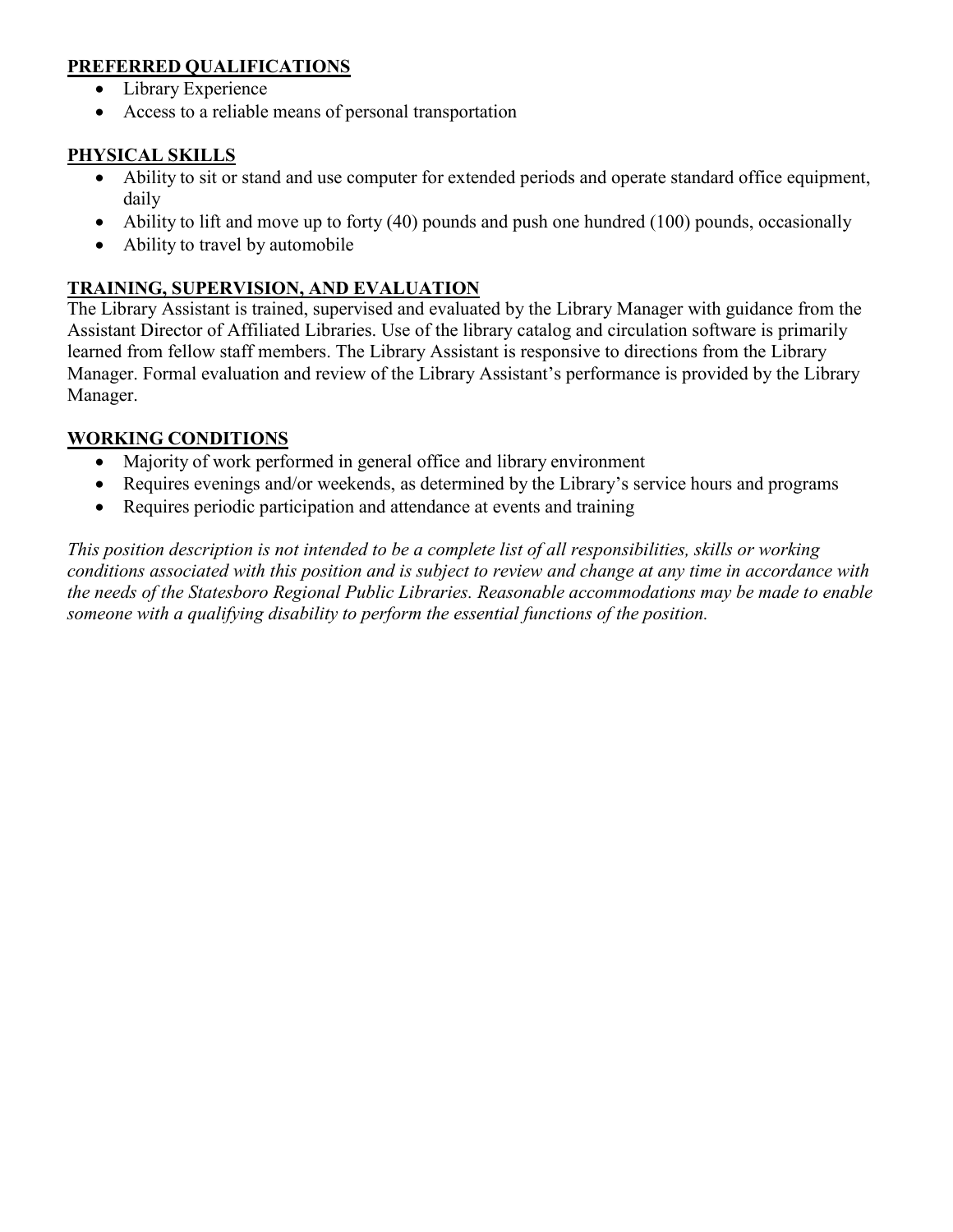# **STATESBORO REGIONAL PUBLIC LIBRARIES**

124 South Main Street Statesboro, GA 30458

# **EMPLOYMENT APPLICATION**

*We are an equal opportunity employer, dedicated to a policy of non-discrimination in employment on any basis including race, color, age, sex, religion, disability, or national origin. Consistent with the Americans Disabilities Act, applicants may request accommodations needed to participate in the application process. We are a Drug Free Workplace and participate in E-Verify.*

| Date: $\qquad \qquad$<br>PERSONAL INFORMATION |                                                                                                 |  |  |
|-----------------------------------------------|-------------------------------------------------------------------------------------------------|--|--|
|                                               |                                                                                                 |  |  |
|                                               | Last Name: First: Middle: Middle:                                                               |  |  |
|                                               |                                                                                                 |  |  |
|                                               |                                                                                                 |  |  |
|                                               |                                                                                                 |  |  |
|                                               |                                                                                                 |  |  |
|                                               |                                                                                                 |  |  |
|                                               |                                                                                                 |  |  |
|                                               |                                                                                                 |  |  |
|                                               | During the past 7 years, have you ever been convicted of a crime, excluding traffic violations? |  |  |
|                                               | $NO$ $YES$ If yes, Date City State State                                                        |  |  |

*The Statesboro Regional Public Libraries realizes that convictions may have no reasonable relationship to the functions or responsibilities of the job in question. For this reason a conviction record will not necessarily be a bar to employment. Fac tors such as age and time of the offense, seriousness, and nature of the violation and rehabilitation will be taken into account. Failure to disclose criminal convictions will disqualify an applicant. If a job offer is made all potential employees must agree to a background check.*

Are you aware of any reason that you cannot perform essential functions of the job with or without reasonable accommodations? **(A copy of the job description is attached)** NO (If yes, please explain) YES

Are you legally eligible for employment in the U.S.? NO YES

*Federal Law requires new employees to supply documents proving their employment authorization by the third day of employment. A photo ID will be required. Statesboro Regional Public Libraries participates in E-Verify.*

#### **EMPLOYMENT DESIRED**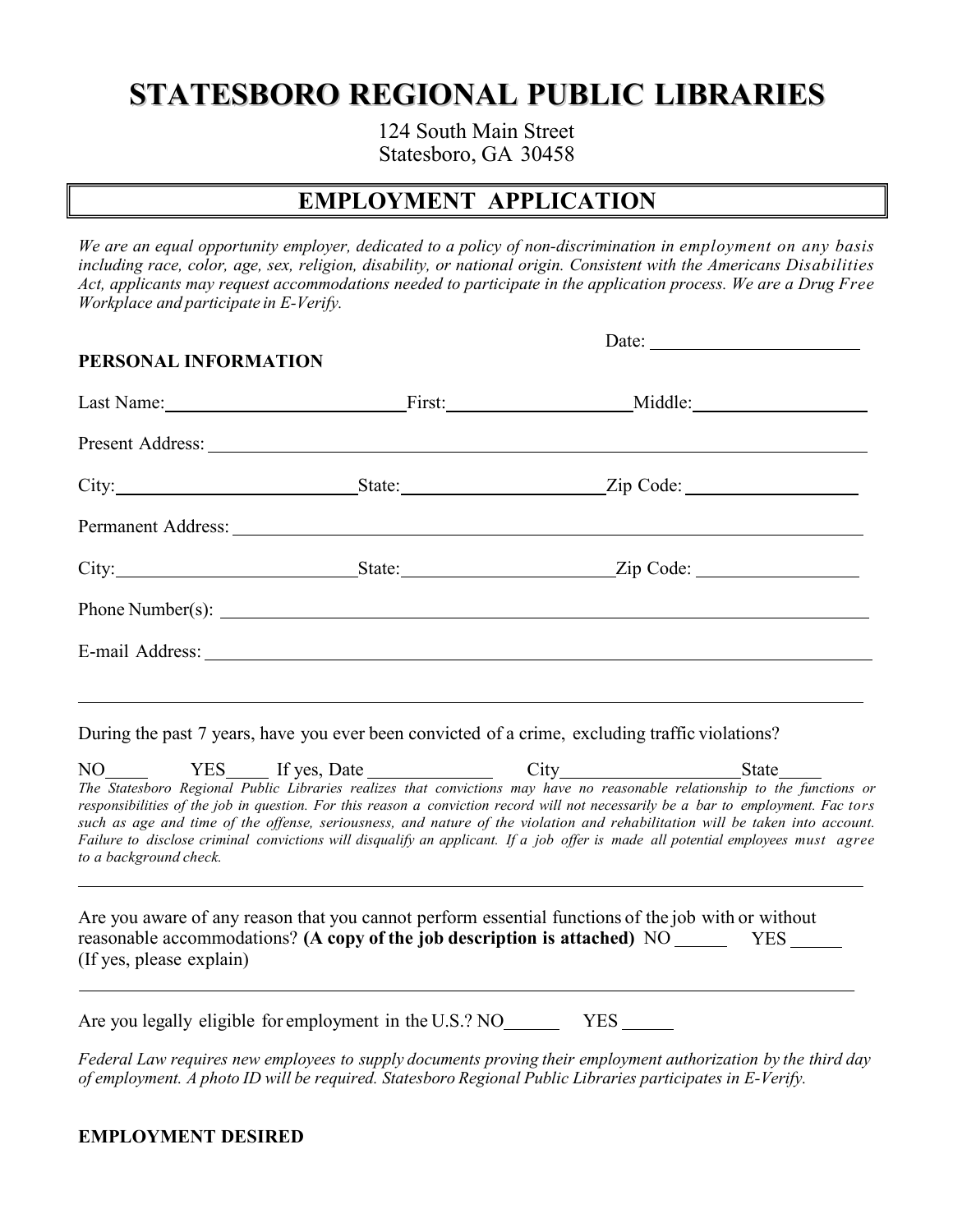|                                     |                                                                                  | Date you can start: Salary desired: Salary desired:                              |  |
|-------------------------------------|----------------------------------------------------------------------------------|----------------------------------------------------------------------------------|--|
| Are you employed now? Yes____No____ |                                                                                  |                                                                                  |  |
|                                     | If yes, may we inquire of your employer? Yes _____ No ________                   |                                                                                  |  |
|                                     | Have you ever applied to this Library before? Yes ____ No____                    |                                                                                  |  |
|                                     |                                                                                  |                                                                                  |  |
| <b>EDUCATION</b>                    |                                                                                  |                                                                                  |  |
|                                     |                                                                                  |                                                                                  |  |
|                                     |                                                                                  |                                                                                  |  |
|                                     |                                                                                  |                                                                                  |  |
| <b>FORMER EMPLOYERS</b>             |                                                                                  | ,我们也不会有什么。""我们的人,我们也不会有什么?""我们的人,我们也不会有什么?""我们的人,我们也不会有什么?""我们的人,我们也不会有什么?""我们的人 |  |
|                                     | List your last three employers, beginning with the <i>most recent</i> one first. |                                                                                  |  |
| Date (month/year)                   |                                                                                  | From To Salary Position Position                                                 |  |
|                                     |                                                                                  |                                                                                  |  |
|                                     |                                                                                  | Name and Address of Employer<br><u>Letter and Address of Employer</u>            |  |
| Date (month/year)                   |                                                                                  | From To Salary Position                                                          |  |
|                                     |                                                                                  |                                                                                  |  |
|                                     |                                                                                  | Name and Address of Employer<br><u>Letter and Address of Employer</u>            |  |
| Date (month/year)                   |                                                                                  | From To Salary Position                                                          |  |
|                                     |                                                                                  |                                                                                  |  |
|                                     |                                                                                  |                                                                                  |  |